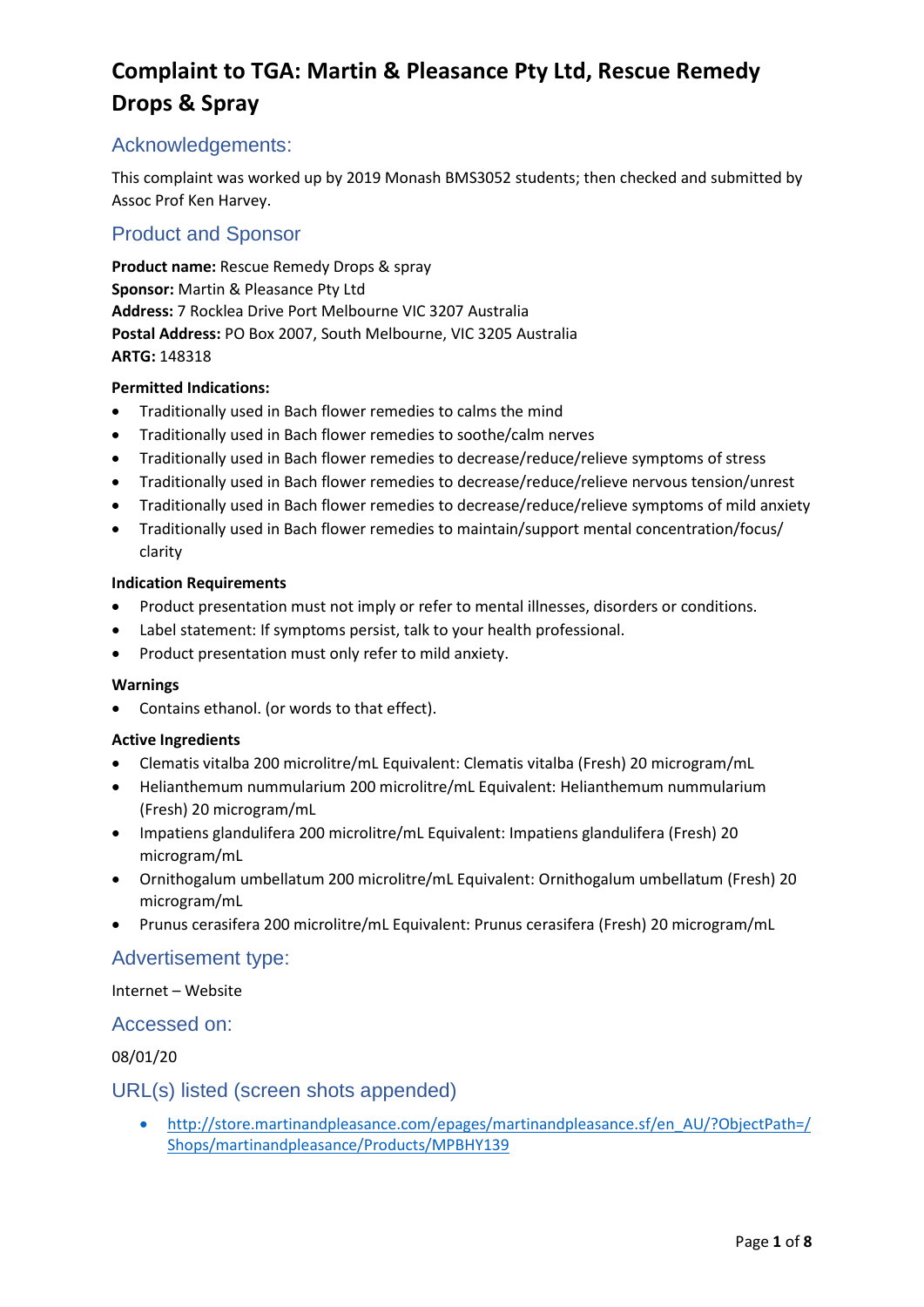- [https://www.rescueremedy.com/en-au/rescue-range/rescue-remedy/rescue-remedy](https://www.rescueremedy.com/en-au/rescue-range/rescue-remedy/rescue-remedy-dropper)[dropper](https://www.rescueremedy.com/en-au/rescue-range/rescue-remedy/rescue-remedy-dropper)
- <https://www.chemistwarehouse.com.au/buy/39229/rescue-remedy-drops-20ml?rcid=932>
- [https://www.amazon.com.au/Bach-Original-Flower-Remedies-](https://www.amazon.com.au/Bach-Original-Flower-Remedies-Rescue/dp/B000YIA1B6/ref=sr_1_1?hvadid=270828172209&hvdev=c&hvlocphy=9071337&hvnetw=g&hvpos=1t3&hvqmt=b&hvrand=123429587329265115&hvtargid=kwd-12276120&keywords=rescue+remedy&qid=1578445381&sr=8-1)[Rescue/dp/B000YIA1B6/ref=sr\\_1\\_1?hvadid=270828172209&hvdev=c&hvlocphy=9071337&](https://www.amazon.com.au/Bach-Original-Flower-Remedies-Rescue/dp/B000YIA1B6/ref=sr_1_1?hvadid=270828172209&hvdev=c&hvlocphy=9071337&hvnetw=g&hvpos=1t3&hvqmt=b&hvrand=123429587329265115&hvtargid=kwd-12276120&keywords=rescue+remedy&qid=1578445381&sr=8-1) [hvnetw=g&hvpos=1t3&hvqmt=b&hvrand=123429587329265115&hvtargid=kwd-](https://www.amazon.com.au/Bach-Original-Flower-Remedies-Rescue/dp/B000YIA1B6/ref=sr_1_1?hvadid=270828172209&hvdev=c&hvlocphy=9071337&hvnetw=g&hvpos=1t3&hvqmt=b&hvrand=123429587329265115&hvtargid=kwd-12276120&keywords=rescue+remedy&qid=1578445381&sr=8-1)[12276120&keywords=rescue+remedy&qid=1578445381&sr=8-1](https://www.amazon.com.au/Bach-Original-Flower-Remedies-Rescue/dp/B000YIA1B6/ref=sr_1_1?hvadid=270828172209&hvdev=c&hvlocphy=9071337&hvnetw=g&hvpos=1t3&hvqmt=b&hvrand=123429587329265115&hvtargid=kwd-12276120&keywords=rescue+remedy&qid=1578445381&sr=8-1)
- <https://www.goodpricepharmacy.com.au/bach-rescue-remedy-drops-20ml>
- <https://www.pharmacy4less.com.au/rescue-remedy-drops-20ml-4.html>
- <https://www.yourdiscountchemist.com.au/rescue-remedy-drops-10ml.html>
- <https://shop.coles.com.au/a/a-national/product/bach-rescue-remedy-drops>
- [https://www.catch.com.au/product/rescue-remedy-20ml-drops-](https://www.catch.com.au/product/rescue-remedy-20ml-drops-1992749/?sid=rescue%20remedy&sp=2&st=32&srtrev=sj-7ea07tsscv160qkols8aec.click)[1992749/?sid=rescue%20remedy&sp=2&st=32&srtrev=sj-7ea07tsscv160qkols8aec.click](https://www.catch.com.au/product/rescue-remedy-20ml-drops-1992749/?sid=rescue%20remedy&sp=2&st=32&srtrev=sj-7ea07tsscv160qkols8aec.click)
- [https://www.ebay.com.au/itm/Rescue-Remedy-10ml-Drops-Flower-Essence-Natural-](https://www.ebay.com.au/itm/Rescue-Remedy-10ml-Drops-Flower-Essence-Natural-Remedy/173482843835?hash=item2864621ebb:g:bLUAAOSw5r9d6Epi)[Remedy/173482843835?hash=item2864621ebb:g:bLUAAOSw5r9d6Epi](https://www.ebay.com.au/itm/Rescue-Remedy-10ml-Drops-Flower-Essence-Natural-Remedy/173482843835?hash=item2864621ebb:g:bLUAAOSw5r9d6Epi)
- <https://www.woolworths.com.au/shop/productdetails/769653/rescue-remedy-liquid-drops>
- <https://www.priceline.com.au/rescue-remedy-drops-10-ml>
- https://mojohealth.com.au/products/mprescueremedy20ml? pos=1& sid=c03ca5d62& ss= [r](https://mojohealth.com.au/products/mprescueremedy20ml?_pos=1&_sid=c03ca5d62&_ss=r)
- Etc.

## Complaint Summary

#### **All web sites cited:**

• Fail to point out that 'this traditional use is not supported by scientific evidence' (s.9(b) Code breach)

### **Sponsor's web site:**

- Contains indications/claims that are not on the ARTG (s.9(d), 10(a)(ii) Code breach)
- Lacks required information for goods not available for physical examination before purchase (s.12(3)(e)&(f) Code breach)
- Lacks the required label statement: If symptoms persist, talk to your health professional (s.13(7) Code breach)
- Lacks the tradition of use in the permitted indication: Traditionally used in Bach flower remedies (s.23 Code breach)

#### **Pharmacy web sites:**

- Contains indications/claims that are not on the ARTG (s.9(d), 10(a)(ii) Code breach)
- Lacks required information for goods not available for physical examination before purchase (s.12(3)(e) Code breach)
- Lacks the tradition of use in the permitted indication: Traditionally used in Bach flower remedies (s.23 Code breach).

## **Introduction**

Stress and anxiety are commonly experienced, and it is important that complementary medicines claiming to alleviate these symptoms are evidence-based. Regrettably, this is not the case for Rescue Remedy drops and sprays. $1$ 

<span id="page-1-0"></span><sup>1</sup> <https://theconversation.com/science-or-snake-oil-do-rescue-remedies-ease-stress-89146>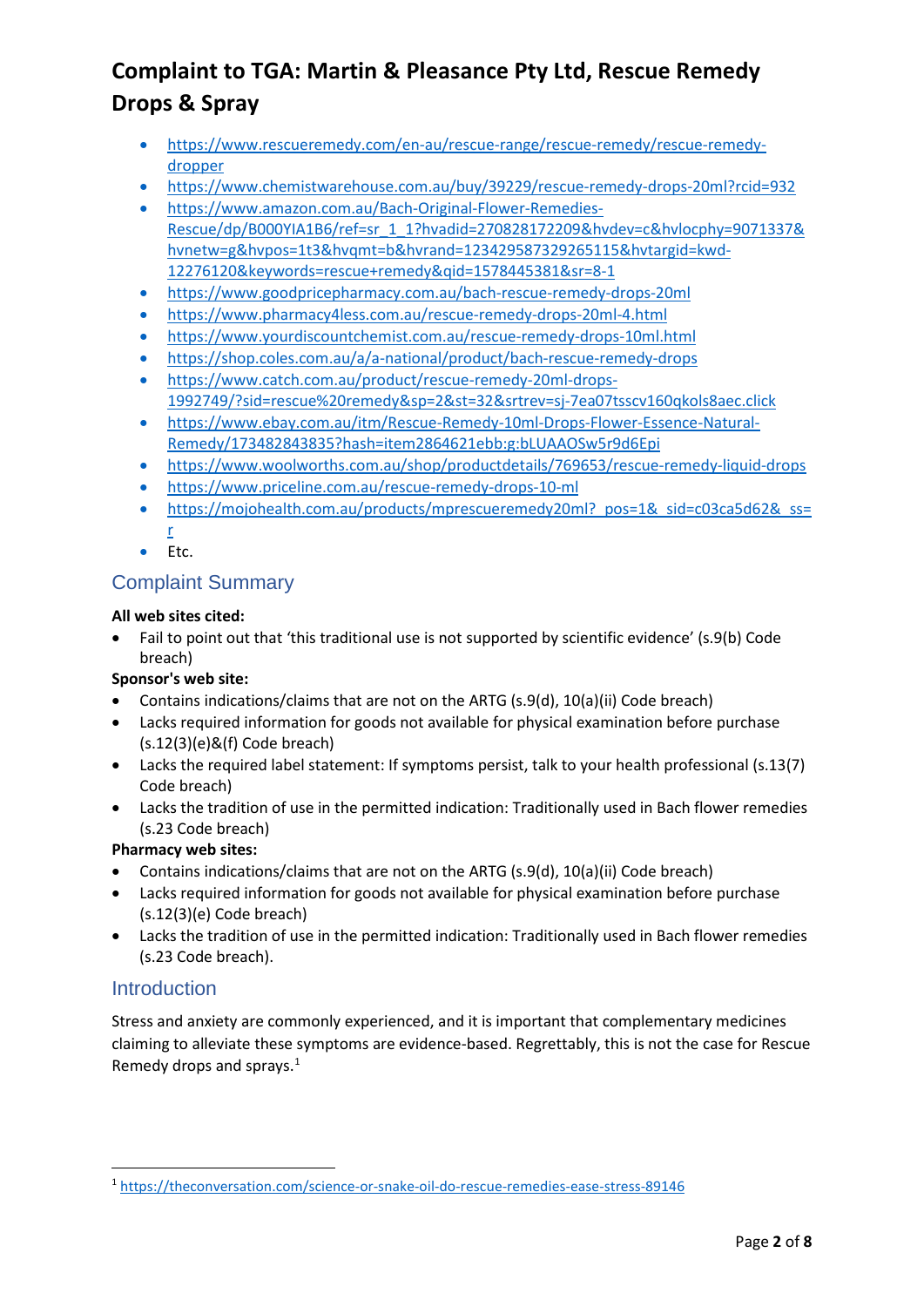## Disputed claims (screen shots appended):

The traditional claims made for Bach Rescue Remedies such as, '**relieve feelings of mild anxiety, nervous tension, stress and provide a sense of focus and calm**' are not supported by scientific evidence (see Appendix I).

The TGA evidence guidelines (pg. [2](#page-2-0)2) state:<sup>2</sup>

"If you are aware that there is conflicting evidence between the history of traditional use and contemporary scientific evidence for your medicine, then it is advisable to include a statement to this effect in any labelling and advertising associated with the medicine, for example: 'this traditional use is not supported by scientific evidence'. This will ensure that the advertised information relating to your medicine is truthful, valid and not misleading".

It is alleged that failure of advertisers to point out that, 'this traditional use is not supported by scientific evidence' is a s.9(b) Code breach.

## Other Code breaches

#### **Sponsor's web site:**

- Contains indications/claims that are not on the ARTG such as 'terror, panic, irritability and impatience, inattentiveness, shock' 'non drowsy', 'non habit forming', 'vegan' and 'Whatever the situation, immediate or ongoing RESCUE® Remedy can help' (s.9(d), 10(a)(ii) Code breach)
- Claims, 'Safe for all the family' (s.10(d)(i) Code breach)
- Lacks required information for goods not available for physical examination before purchase (s.12(3)(e)&(f) Code breach)
- Lacks the required label statement: 'If symptoms persist, talk to your health professional' (s.13(7) Code breach)
- Lacks the tradition of use in the permitted indication: Traditionally used in Bach flower remedies (s.23 Code breach)

#### **Pharmacy web sites:**

- Contains indications/claims that are not on the ARTG such as 'cope in balancing life's ups and downs', 'Assists the return to a more positive outlook when you need comfort and reassurance', 'Provides support in times of emotional demand, such as before a driving test, interview, exam or flight or when you simply need a little help', 'help you regain control when life leaves you a little frazzled', 'homeopathic', 'gluten free', 'free from artificial additives' and 'Suitable for vegans' (s.9(d), 10(a)(ii) Code breach)
- Claims, 'Safe for the whole family' (s.10(d)(i) Code breach)
- Lacks required information for goods not available for physical examination before purchase (s.12(3)(e) Code breach)
- Lacks the tradition of use in the permitted indication: Traditionally used in Bach flower remedies (s.23 Code breach)
- Dose craziness, e.g. '4 drops in water and sip at intervals, or 4 drops on the tongue. Alternatively add to 30mL mixing bottle containing still spring water and take 4 drops a minimum of 4 times a day' CM.

<span id="page-2-0"></span><sup>2</sup> <https://www.tga.gov.au/sites/default/files/evidence-guidelines.pdf>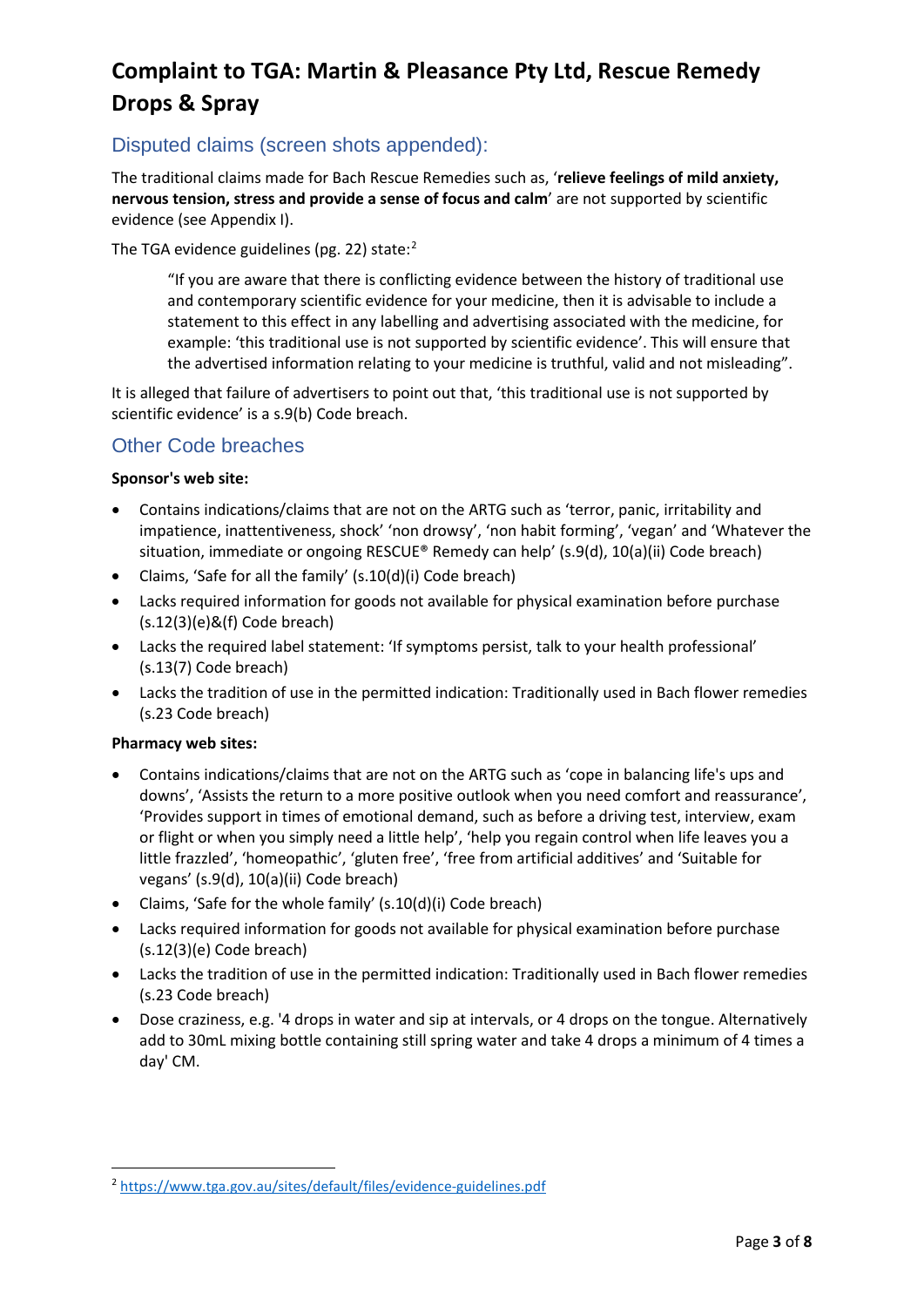Signed and dated

Dr Ken Harvey MB BS, FRCPA, AM Associate Professor Public Health and Preventive Medicine Monash University 9 January 2020

## Appendix I

Ernst (2014) conducted a systematic review of controlled clinical trials of flower remedies in humans for any medical condition.

| Table 1<br>Randomised clinical trials of Flower Remedies (Flower Remedies). |                                                                                     |       |       |                                                               |                                                                                                                                                                                                     |                                                                                                               |                                                                          |                                                                                               |
|-----------------------------------------------------------------------------|-------------------------------------------------------------------------------------|-------|-------|---------------------------------------------------------------|-----------------------------------------------------------------------------------------------------------------------------------------------------------------------------------------------------|---------------------------------------------------------------------------------------------------------------|--------------------------------------------------------------------------|-----------------------------------------------------------------------------------------------|
| Reference                                                                   | <b>Study design</b>                                                                 | score | score | Jadad Validity Sample                                         | <b>Interventions</b>                                                                                                                                                                                | <b>Main outcome</b><br>measures                                                                               | <b>Main result</b>                                                       | Comment                                                                                       |
| von Rühle<br>(1995)<br>[17]                                                 | RCT. 3 parallel<br>groups<br>(not placebo<br>controlled, not<br>double-<br>blinded) | 2     | 3     | 24 pregnant<br>women with<br>overdue births                   | Individualised flower<br>remedies daily<br>up to date of birth,<br>attention control group (no<br>flower remedies),<br>no such therapies.<br>(all groups had standard<br>care<br>in addition)       | Time to birth.<br>type of birth.<br>use of medication<br>during birth,<br>anxiety during birth,<br>well-being | Significantly less<br>medication was<br>used in group A<br>$(p = 0.032)$ | Birth was delayed in group A by<br>5.1 days, in groups B by 6.6<br>and in group C by 4.4 days |
| Armstrong<br>(1999)<br>[18]                                                 | RCT, double-<br>blind.<br>2 parallel arms                                           | 5     | 3     | 100 healthy<br><b>University</b><br>students sitting<br>exams | 'Rescue Remedy' (1-4<br>doses during<br>7 days before and during<br>exams)<br>placebo (same treatment<br>schedule)                                                                                  | Anxiety measured with No significant<br>Spielberger State-<br><b>Trait-Anxiety Inventory</b><br>(SSTAI)       | differences<br>between groups                                            | Study suffered from high drop-<br>out rate                                                    |
| Walach<br>(2001)<br>[19]                                                    | RCT. double-<br>blind, cross-<br>over                                               | 5     | 3     | 51 healthy<br>students sitting<br>exams                       | Rescue Remedy (4 drops<br>daily for<br>2 weeks or more if<br>necessary)<br>placebo (same treatment<br>schedule)                                                                                     | Anxiety measured with<br><b>Text-Anxiety Inventory</b>                                                        | No significant<br>differences<br>between groups                          | Primary authors conclude that<br>flower remedies are<br>"an effective placebo"                |
| Pintov<br>(2005)<br>[20]                                                    | RCT, double-<br>blind.<br>2 parallel arms                                           | 4     | 3     | 40 school<br>children<br>with ADHD                            | A) Rescue Remedy (4 drops<br>4x per<br>day for 3 months)<br>B) placebo (same treatment<br>schedule)                                                                                                 | Performance<br>evaluated<br>by teacher (Conner's<br>questionnaire)                                            | No significant<br>differences<br>between groups                          | 17 drop outs                                                                                  |
| Toyota<br>(2006)<br>[21]                                                    | RCT, double-<br>blind,<br>2 parallel<br>groups                                      | 3     | 3     | 40 surgical<br>patients                                       | A) Rescue Remedy in<br>drinking water<br>B) drinking water without<br>Rescue<br>Remedy                                                                                                              | Anxiety and tension<br>(VAS)                                                                                  | No significant<br>differences<br>between groups                          | Write-up is unclear in several<br>aspects                                                     |
| (2007)<br>[22]                                                              | Halberstein RCT, double-<br>blind.<br>2 parallel<br>groups                          | 2     | 3     | 111 students<br>under stressful<br>exam situa-<br>tion        | A) Rescue Remedy (5<br>doses during a<br>3 hour class)<br>B) placebo                                                                                                                                | Anxiety measured with<br><b>SSTAI</b>                                                                         | No significant<br>differences<br>between groups                          | A subanalysis of high anxiety<br>students favoured<br>A over B                                |
| Forshaw<br>(2009)<br>[23]                                                   | RCT, single-<br>blind,<br>3 parallel<br>groups                                      | 4     | 3     | 62 students<br>under<br>experimental<br>stress                | Rescue Remedy (4 drops in<br>water)<br>Placebo (pure water +<br>participants were told that it<br>contained Rescue Remedy)<br>Placebo (pure water +<br>participants were told that it<br>was water) | Stress (VAS)                                                                                                  | No significant<br>differences<br>between groups                          | All groups reported stress<br>reduction regardless of<br>treatment                            |

Those studies that controlled for placebo-effects and minimised selection bias through randomisation failed to demonstrate effects beyond a placebo response. It was concluded that the hypothesis that flower remedies are associated with effects beyond a placebo response was not supported by data from rigorous clinical trials.<sup>[3](#page-3-0)</sup>

<span id="page-3-0"></span><sup>3</sup> <https://pubmed.ncbi.nlm.nih.gov/12635462-flower-remedies-a-systematic-review-of-the-clinical-evidence/>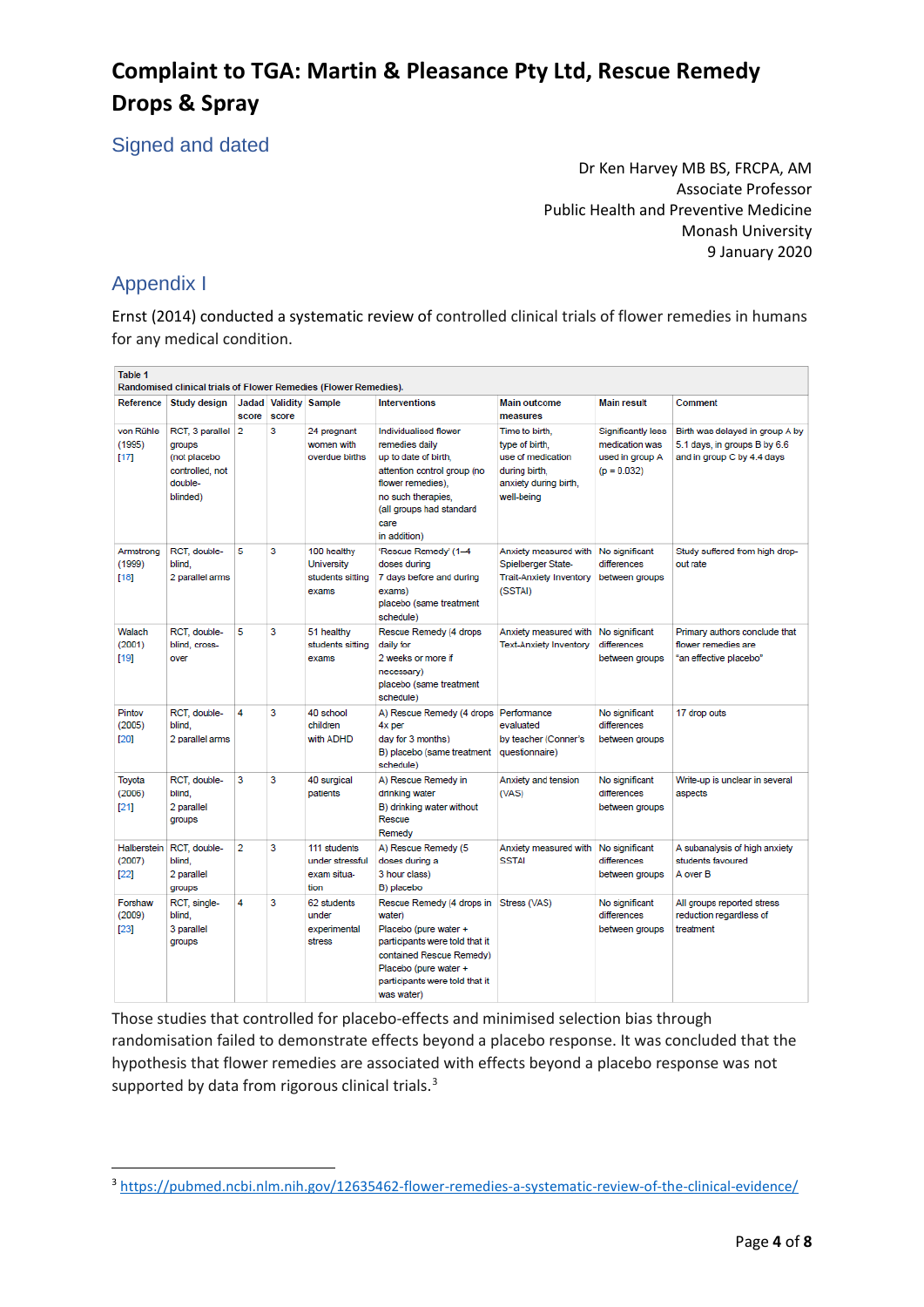Appendix II (Screen shots)



[http://store.martinandpleasance.com/epages/martinandpleasance.sf/en\\_AU/?ObjectPath=/Shops/](http://store.martinandpleasance.com/epages/martinandpleasance.sf/en_AU/?ObjectPath=/Shops/martinandpleasance/Products/MPBH39) [martinandpleasance/Products/MPBH39](http://store.martinandpleasance.com/epages/martinandpleasance.sf/en_AU/?ObjectPath=/Shops/martinandpleasance/Products/MPBH39)

# **About Rescue Remedy**

#### **O** Print

**RESCUE® Remedy** Over 60 years ago Dr Edward Bach recognised the need for an emergency treatment to help people cope with such everyday stressful situations and thus created RESCUE Remedy. Still made to his exact specifications today, RESCUE®Remedy has become renowned for its calming and centering effects. It is now relied upon by millions of people around the world to provide unconditional support during demanding times.

RESCUE®Remedy is a unique combination of five Bach™ Original Flower Remedies all working on emotional imbalances associated with daily stressful situations:

- Rock Rose for terror and panic
- Impatiens for irritability and impatience
- Clematis for inattentiveness
- Star of Bethlehem for shock
- Cherry Plum to promote calmness and mental clarity

The Bach™ Original Flower Remedies are a complete system of 38 flower remedies that can help us rediscover the positive side of ourselves

Whatever the situation, immediate or ongoing RESCUE® Remedy can help

Always read the label and use only as directed. If symptoms persist, consult your healthcare professional.

<http://www.martinandpleasance.com/brands/rescue-remedy/about-rescue-remedy/>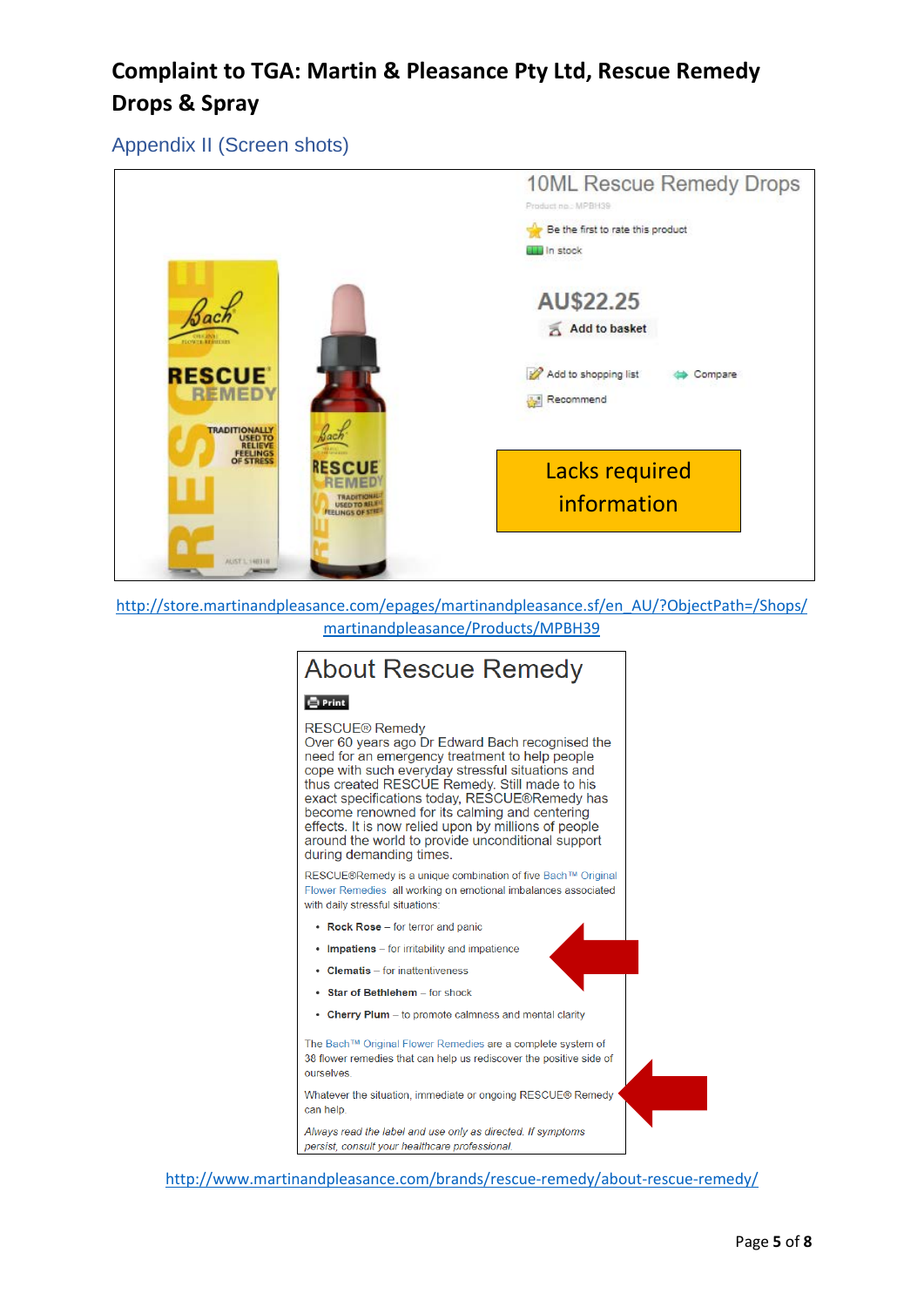

<https://www.chemistwarehouse.com.au/buy/39229/rescue-remedy-drops-20ml?rcid=932>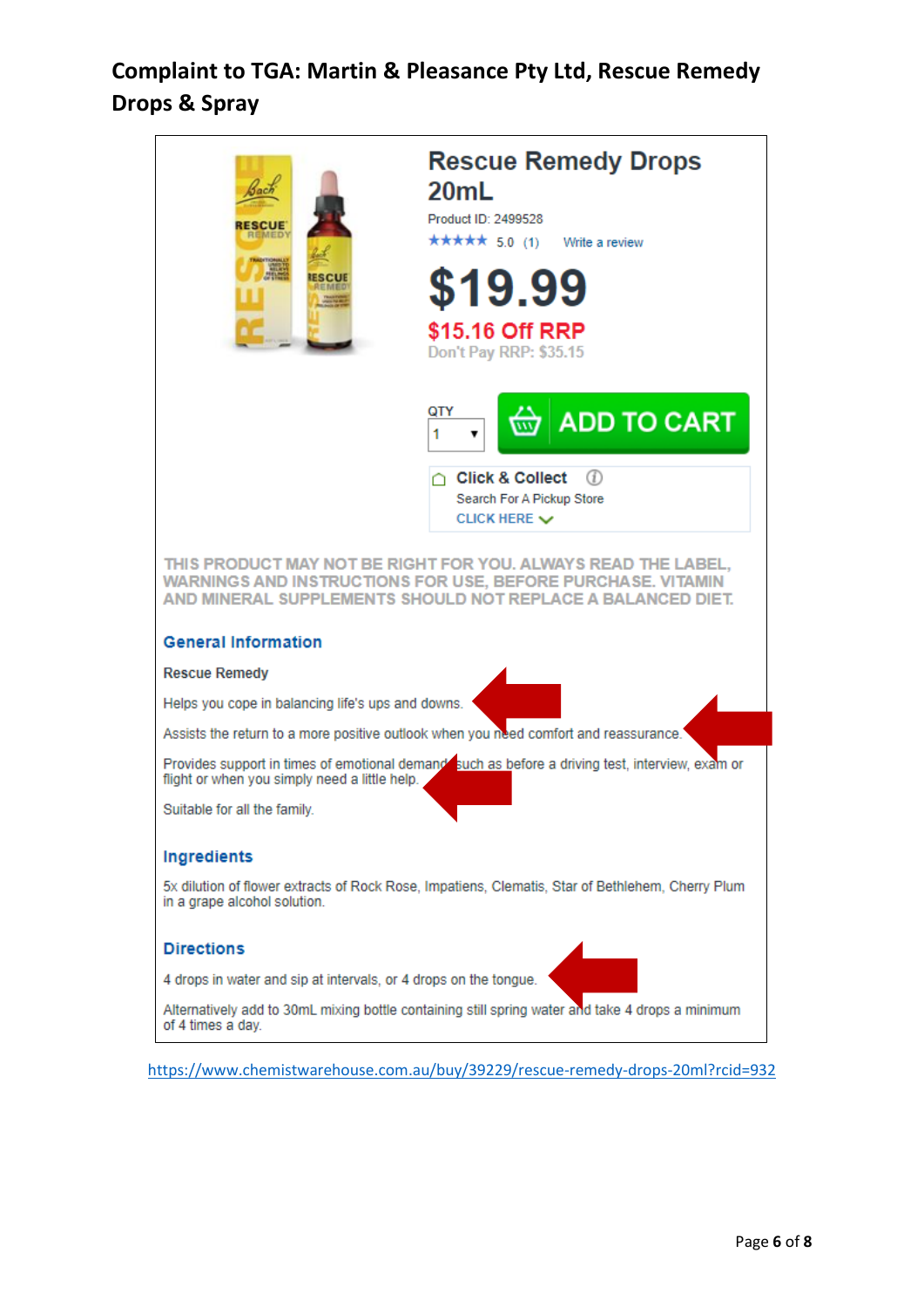# Bach Original Flower Remedies - Rescue Remedy - 10 ml.

# by Bach

\*\*\*\*\* 113 ratings

Lacks required information

# Price: \$11.96

- Developed by a doctor more than 80 years ago, homeopathic RESCUE REMEDY was formulated to help you stress less, stay calm and in control
- A blend of five BACH ORIGINAL FLOWER REMEDIES, the original RESCUE REMEDY in the iconic little yellow bottle has provided gentle, non-habit forming stress relief to millions around the world for generations.
- Dr. Bach developed his original blend of flower remedies  $\epsilon$ " Rock Rose, Impatiens, Clematis, Star of Bethlehem, and Cherry Plum  $\epsilon$ " to belp you regain control when life leaves you a little frazzled.
- Support your wellbeing and harness the positive potential of RESCUE REMEDY by simply adding 4 drops to a drink of your choice or put 4 drops on your tonque as often as required.
- Gentle, non-habit forming every day natural stress relief. uten free, easy to use. Safe for the Homeopathic, **x** whole family.

[https://www.amazon.com.au/Bach-Original-Flower-Remedies-Rescue/dp/B000YIA1B6/ref=sr\\_1\\_1](https://www.amazon.com.au/Bach-Original-Flower-Remedies-Rescue/dp/B000YIA1B6/ref=sr_1_1)\_